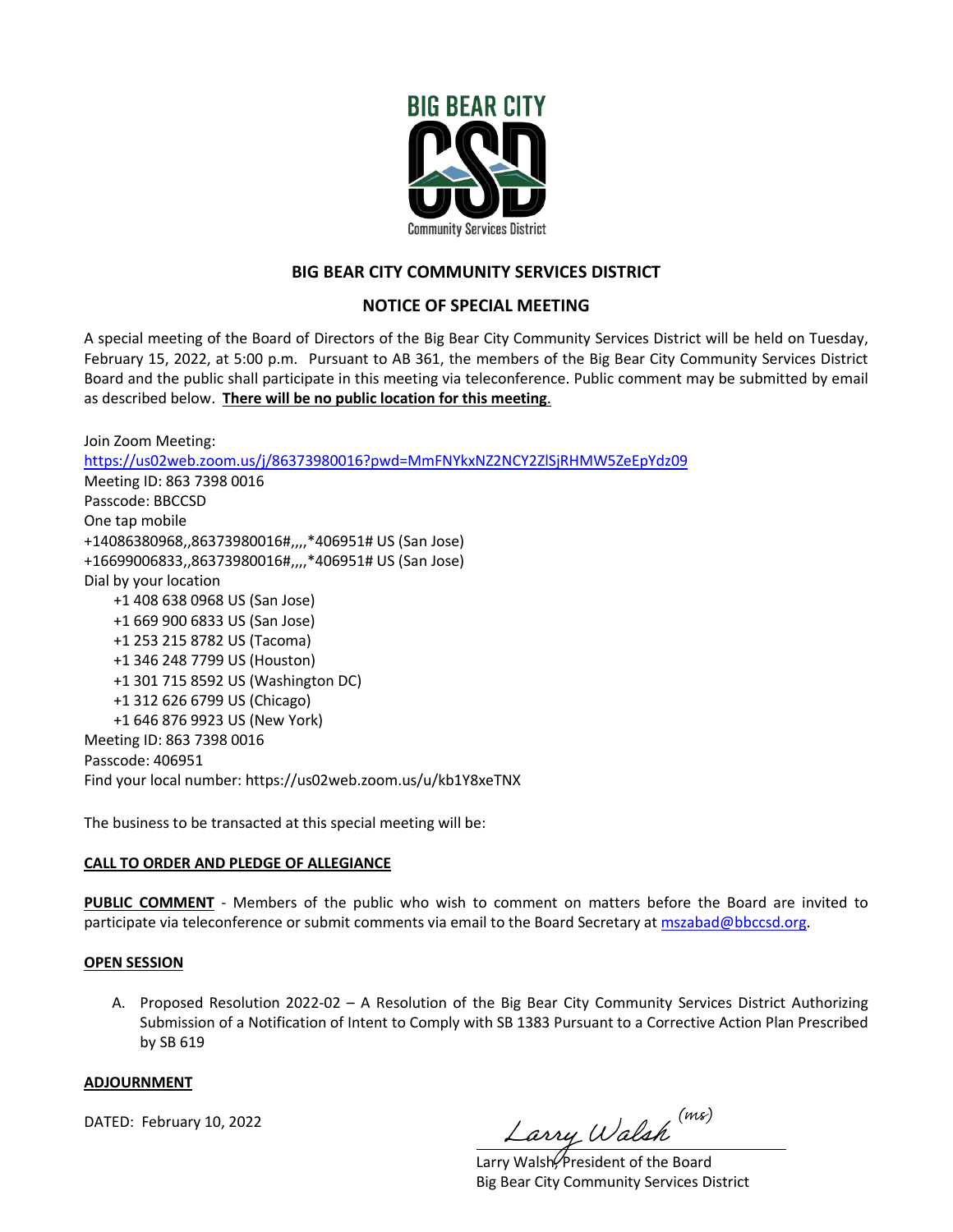

# STAFF REPORT AND RECOMMENDATION FEBRUARY 15, 2022 SPECIAL BOARD MEETING

| <b>DATE:</b>    | February 9, 2022                                                                                                                                                                                                                      |
|-----------------|---------------------------------------------------------------------------------------------------------------------------------------------------------------------------------------------------------------------------------------|
| TO:             | <b>Board of Directors</b>                                                                                                                                                                                                             |
| FROM:           | Jon Zamorano - Solid Waste Superintendent                                                                                                                                                                                             |
| <b>SUBJECT:</b> | Proposed Resolution 2022-02 - A Resolution of the Big Bear City Community Services<br>District Authorizing Submission of a Notification of Intent to Comply with SB 1383<br>Pursuant to a Corrective Action Plan Prescribed by SB 619 |

# **BACKGROUND:**

Senate Bill 1383 (SB 1383) was signed into law in September 2016. It establishes methane emissions reduction targets to reduce emissions. The bill is broken into two major sections with organic material that is generated with food and yard waste. The District was granted a waiver on the food portion of the bill, however the yard waste section will require the District to comply with SB 1383. Beginning January 1, 2022, jurisdictions that were not in full compliance risked facing enforcement measures including financial penalties of up to \$10,000 per day. Thankfully, in October of 2021 the governor signed Senate Bill 619 (SB 619) which creates a mechanism to delay penalties for local agencies. This mechanism is called a Notification of Intent to Comply (NOIC) through which a local jurisdiction may secure administrative civil penalty relief from any continuing violations of the Regulations for the 2022 calendar year and may be eligible for a broader and longer-term compliance path. The NOIC requires the agency an overview of SB 1383 compliance efforts, identify the sections that are not in compliance, and provide a timeline for implementation. The proposed resolution authorizes staff to submit a NOIC, consistent with SB 619 requirements, by March 1, 2022.

## **FINANCIAL IMPACTS:**

There is no financial impact. Further actions pertinent to the Solid Waste Department may have a fiscal impact and will be analyzed with each future action.

## **STAFF RECOMMENDATION:**

Staff recommendation is to adopt the Resolution 2022-02 Authorizing Submission of a Notification of Intent to Comply with SB 1383 Pursuant to a Corrective Action Plan Prescribed by SB 619.

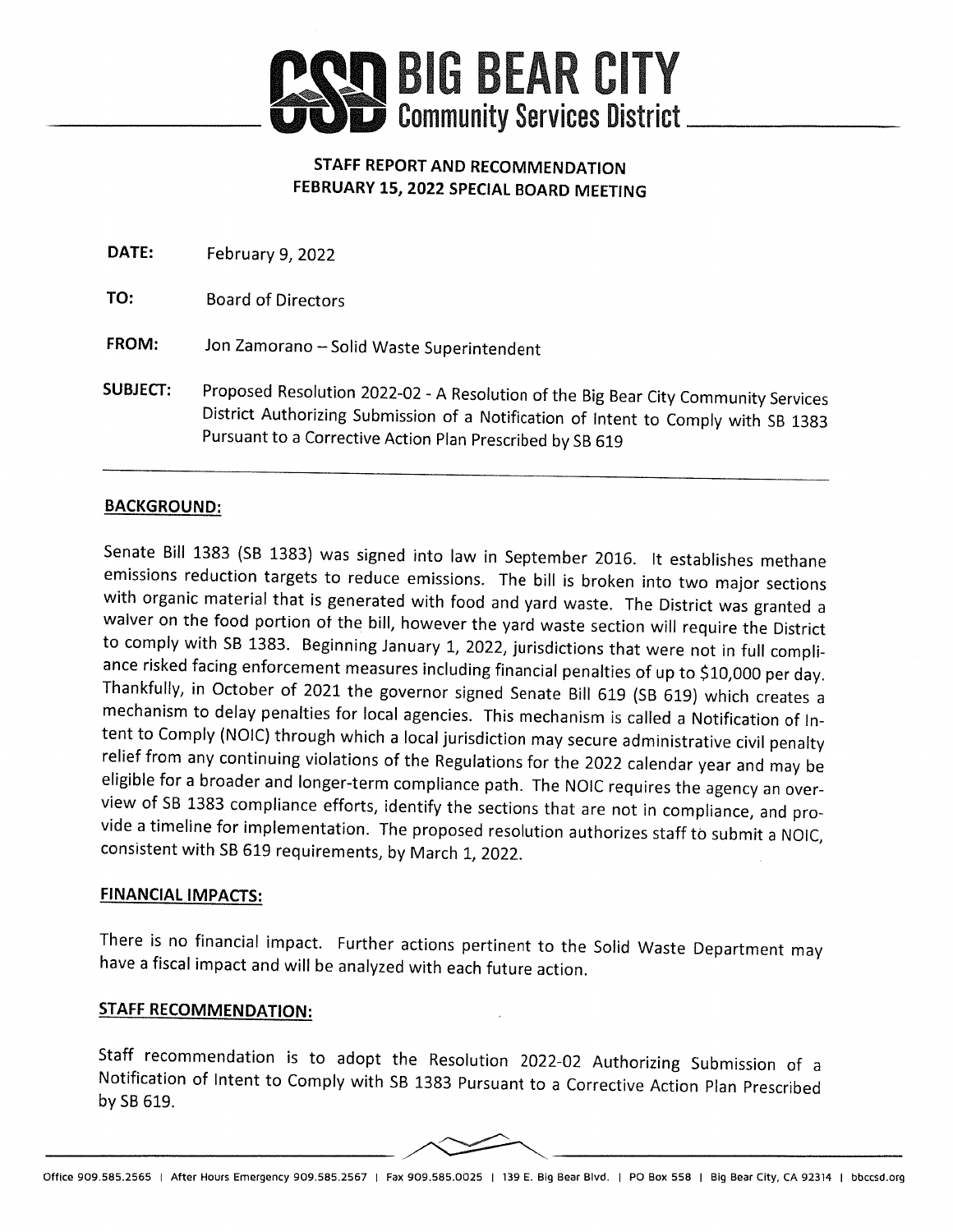# **RESOLUTION 2022-02**

# A RESOLUTION OF THE BIG BEAR CITY COMMUNITY SERVICES DISTRICT **AUTHORIZING SUBMISSION OF A NOTIFICATION OF** INTENT TO COMPLY WITH SB 1383 PURSUANT TO A **CORRECTIVE ACTION PLAN PRESCRIBED BY SB 619**

WHEREAS, CalRecycle, in consultation with the California Air Resources Board, has adopted regulatory requirements (Regulations), consistent with the mandate of Senate Bill 1383 (Lara, 2016), that are designed to achieve the organic waste reduction goals established in Section 39730.6 of the Health and Safety Code through a 50 percent reduction in the level of the statewide disposal of organic waste from the 2014 level by 2020 and a 75 percent reduction in the level of the statewide disposal of organic waste from the 2014 level by 2025; and

WHEREAS, Big Bear City Community Services District is a local jurisdiction required to comply with the regulations and expects to be in violation of the Regulations commencing during the 2022 calendar year; and

WHEREAS, Senate Bill 619 (Laird, 2021), through amendments to Section 42652.5 of the Public Resources Code (Statute), created a mechanism called a Notification of Intent to Comply through which a local jurisdiction may secure administrative civil penalty relief from any violations of the Regulations for the 2022 calendar year and may be eligible for a broader and longer-term regulatory compliance path, including suspended administrative civil penalties, through a corrective action plan; and

WHEREAS, Big Bear City Community Services District is a local jurisdiction authorized by the Statute to submit a Notification of Intent to Comply for CalRecycle; and

WHEREAS, CalRecycle shall approve a Notification of Intent to Comply that is a duly adopted by the jurisdiction by formal resolution and meets the requirements of the Statute.

NOW, THEREFORE, BE IT RESOLVED, DETERMINED AND ORDERED by the Board of Directors of Big Bear City Community Services District as follows:

1. The Notification of Intent to Comply is adopted and approved for submittal.

2. The General Manager, or her designee, is authorized to submit the Notification of Intent to CalRecycle by March 1, 2022.